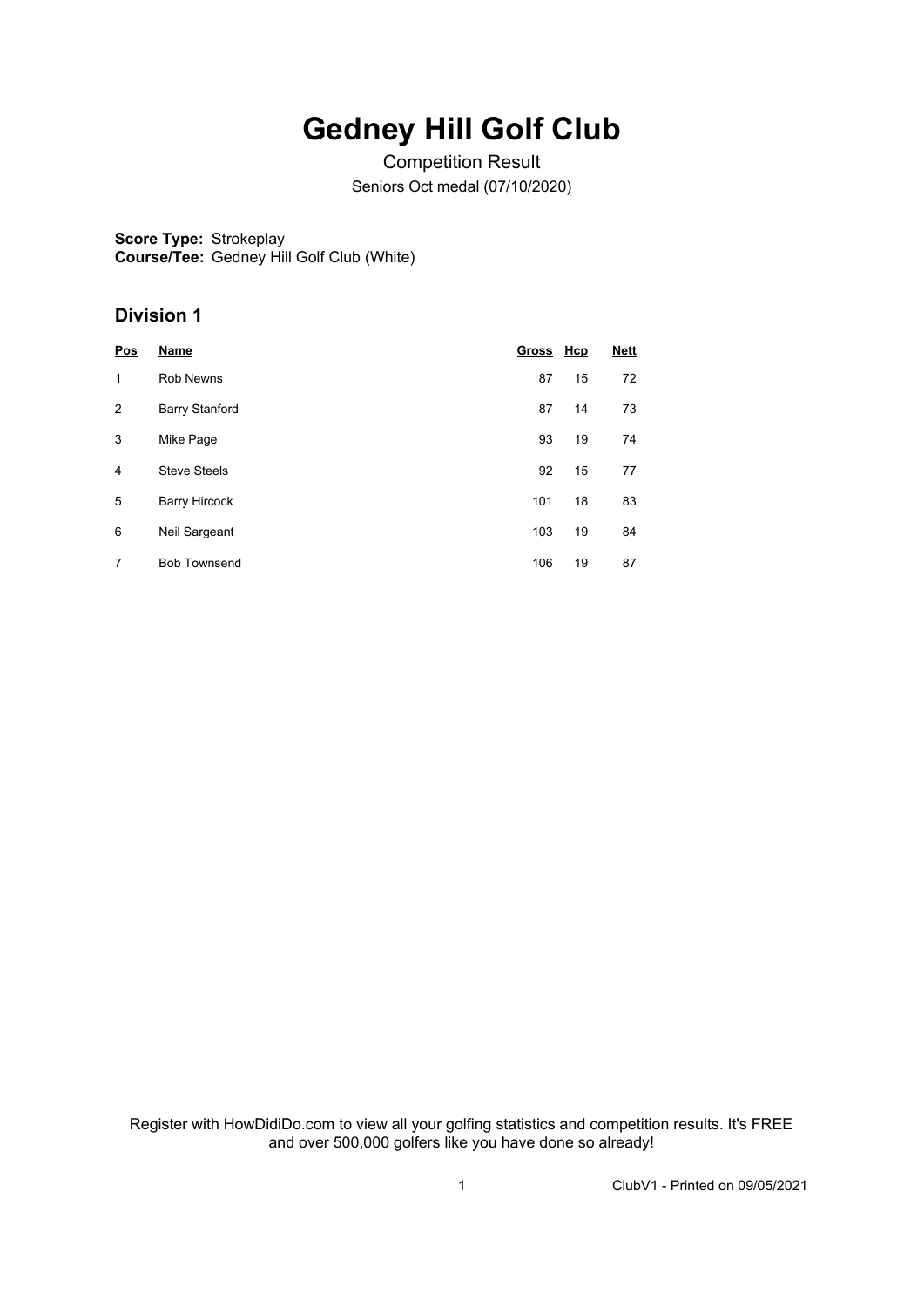**Score Type: Course/Tee:** Strokeplay Gedney Hill Golf Club (White)

### **Division 2**

| Pos            | <b>Name</b>        | Gross Hcp |    | <b>Nett</b> |
|----------------|--------------------|-----------|----|-------------|
| 1              | T A (Mo) Parling   | 90        | 24 | 66          |
| $\overline{2}$ | Rob Warlow         | 95        | 26 | 69          |
| 3              | Pete Orbine        | 95        | 22 | 73          |
| 4              | John George        | 96        | 22 | 74          |
| 5              | <b>Carol Plume</b> | 100       | 23 | 77          |
| 6              | John Venters       | 108       | 25 | 83          |
| 7              | <b>Tom Melvin</b>  | 110       | 26 | 84          |
| 8              | Keith Lawrence     | 113       | 24 | 89          |
| 9              | Tom Penning        | 116       | 26 | 90          |
| 10             | Greg Walsh         | 112       | 21 | 91          |
| 11             | Raffaele Ragosa    | NR.       | 24 | NR.         |

Register with HowDidiDo.com to view all your golfing statistics and competition results. It's FREE and over 500,000 golfers like you have done so already!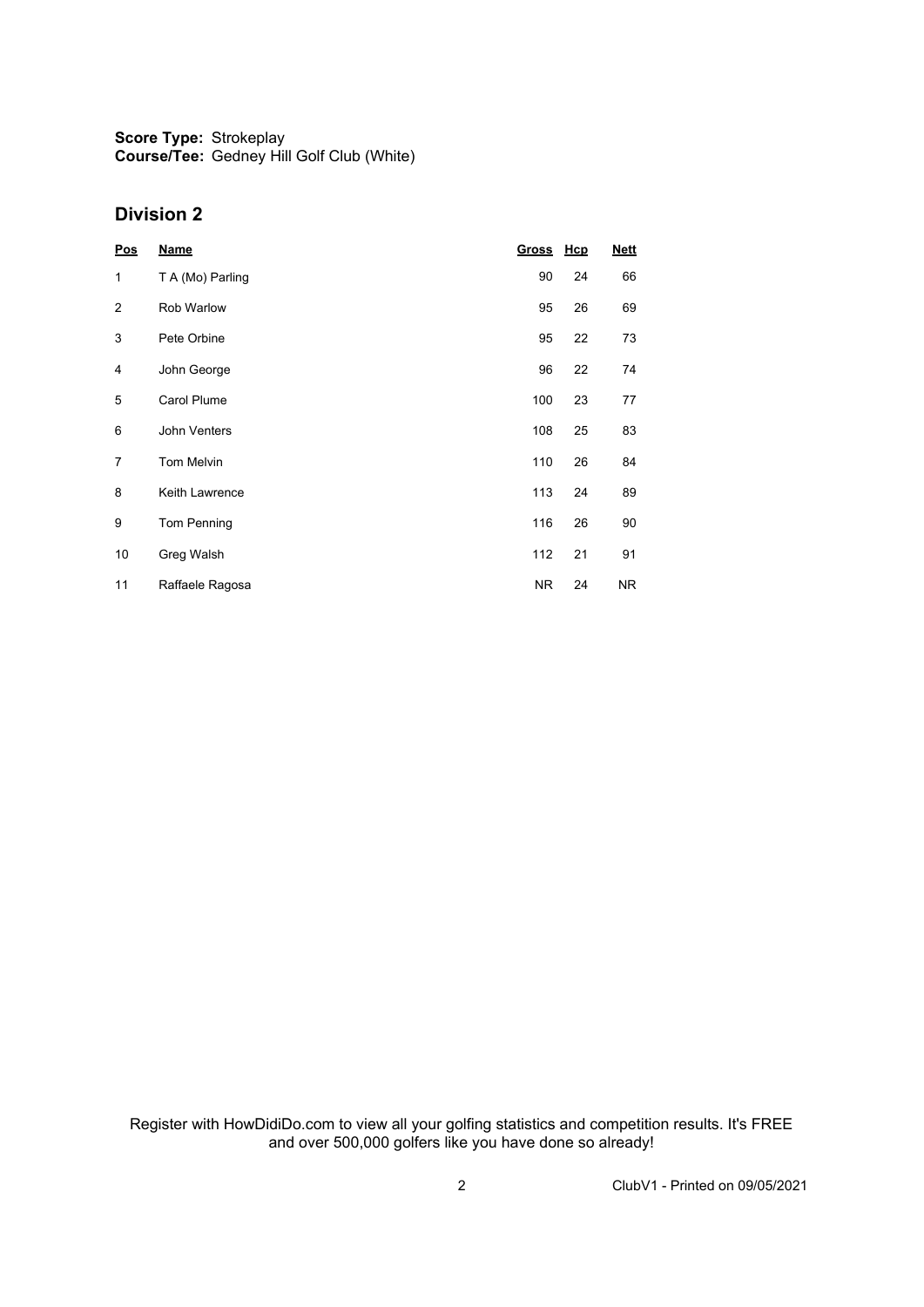**Score Type:** Strokeplay **Course/Tee:** Gedney Hill Golf Club (White)

#### **Division 3**

| Pos            | <b>Name</b>           | Gross Hcp |    | <b>Nett</b>    |
|----------------|-----------------------|-----------|----|----------------|
| 1              | Derek Chamberlain     | 103       | 28 | 75             |
| $\overline{2}$ | Stuart Biggar         | 108       | 28 | 80             |
| 3              | Roy Bennett           | 111       | 28 | 83             |
| 4              | <b>Richard Senior</b> | 115       | 29 | 86             |
| 5              | <b>B</b> Stone        | 124       | 28 | 96             |
| 6              | Terry Grantham        | 130       | 32 | 98             |
| 7              | Ned Mahoney           | <b>NR</b> | 29 | N <sub>R</sub> |
| 8              | Pete Brown            | <b>NR</b> | 30 | <b>NR</b>      |
| 9              | Paul Wood             | <b>NR</b> | 29 | <b>NR</b>      |

Register with HowDidiDo.com to view all your golfing statistics and competition results. It's FREE and over 500,000 golfers like you have done so already!